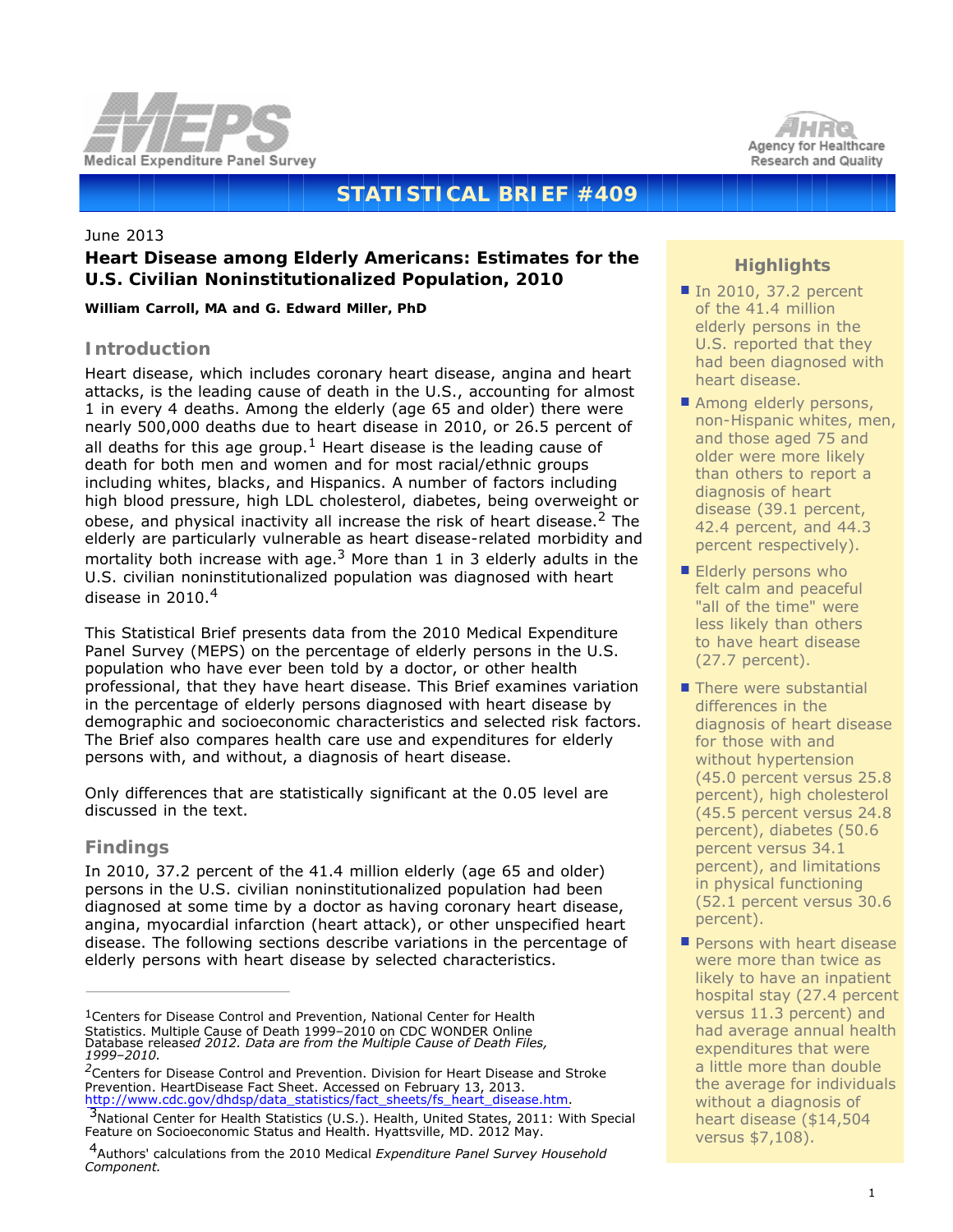## *Demographic and socioeconomic characteristics (figures 1–3)*

In 2010, there were significant differences by sex, age, race/ethnicity, and geographic region in the proportion of elderly persons who had been diagnosed with heart disease (figures 1 and 2). Among the elderly, heart disease increased with age as those ages 65–69 were the least likely, and those ages 70–74 were less likely than those ages 75 and older to have been diagnosed with the condition (27.3 percent, 35.8 percent, and 44.3 percent respectively). Men were more likely than women to have been diagnosed with heart disease among all elderly individuals (42.4 versus 33.2 percent), among those ages 70–74 (45.0 percent versus 28.2 percent) and among those ages 75 and older (50.4 percent versus 40.0 percent). Non-Hispanic whites were more likely than any of the other racial/ethnic groups—non-Hispanic blacks, Hispanics and non-Hispanic individuals with other/multiple races—to have been diagnosed with heart disease (39.1 percent, 34.0 percent, 24.4 percent, and 30.6 percent respectively). Individuals living in the West were less likely than those living in the Midwest to have been diagnosed with heart disease (34.2 percent versus 39.4 percent).

There were also significant differences in the percentage of elderly persons with heart disease by education and income (figure 3). Individuals with less than a high school education were more likely than those with at least a college education to have been diagnosed with heart disease (40.9 percent versus 34.0 percent), while persons with high incomes were less likely than middle income and low income individuals to have been diagnosed with heart disease (33.4 percent, 39.7 percent, and 41.1 percent respectively).

## *Risk factors (figures 4 and 5)*

As shown in figure 4, the percentage of persons diagnosed with heart disease tends to increase with the level of stress. Elderly individuals who indicated that they felt calm "all of the time" in the previous 4 weeks were the least likely to have been diagnosed with heart disease. Further, those who felt calm "all of the time" or "most of the time" were both less likely to have been diagnosed with heart disease than those who only felt calm "some of the time or little" or "none of the time" (27.7 percent, 36.9 percent, 44.6 percent, and 47.0 percent respectively).

A number of related medical conditions were also associated with an increased rate of heart disease (figure 5). Persons who had been diagnosed with hypertension were significantly more likely to have heart disease than persons who did not have a diagnosis of hypertension (45.0 percent versus 25.8 percent). Similar differences in the diagnosis of heart disease existed for those with and without high cholesterol (45.5 percent versus 24.8 percent), diabetes (50.6 percent versus 34.1 percent), and limitations in physical functioning (52.1 percent versus 30.6 percent).

## *Health care use and expenditures (figures 6 and 7)*

In 2010, elderly persons with a diagnosis of heart disease made more intensive use of health care, on average, than persons without the condition. In particular, elderly individuals with heart disease were more likely than those without the condition to have 5 or more office-based medical visits during the year (71.1 percent versus 52.8 percent). Persons with heart disease were also more than twice as likely to have had at least one inpatient hospital stay (27.4 percent versus 11.3 percent) and to have had at least one emergency room visit (26.3 percent versus 13.0 percent). As a result of their more intensive use of medical care, average annual health expenditures for individuals with heart disease were a little more than double the average expenditure for individuals without a diagnosis of heart disease (\$14,504 versus \$7,108).

# **Data Source**

The estimates shown in this Statistical Brief are drawn from the MEPS public use file, MEPS HC-138: 2010 Full Year Consolidated Data File.

# **Definitions**

*Age*

Defined using the last available age for each sampled person.

## *Race/ethnicity*

Classification by race and ethnicity is mutually exclusive and based on information reported for each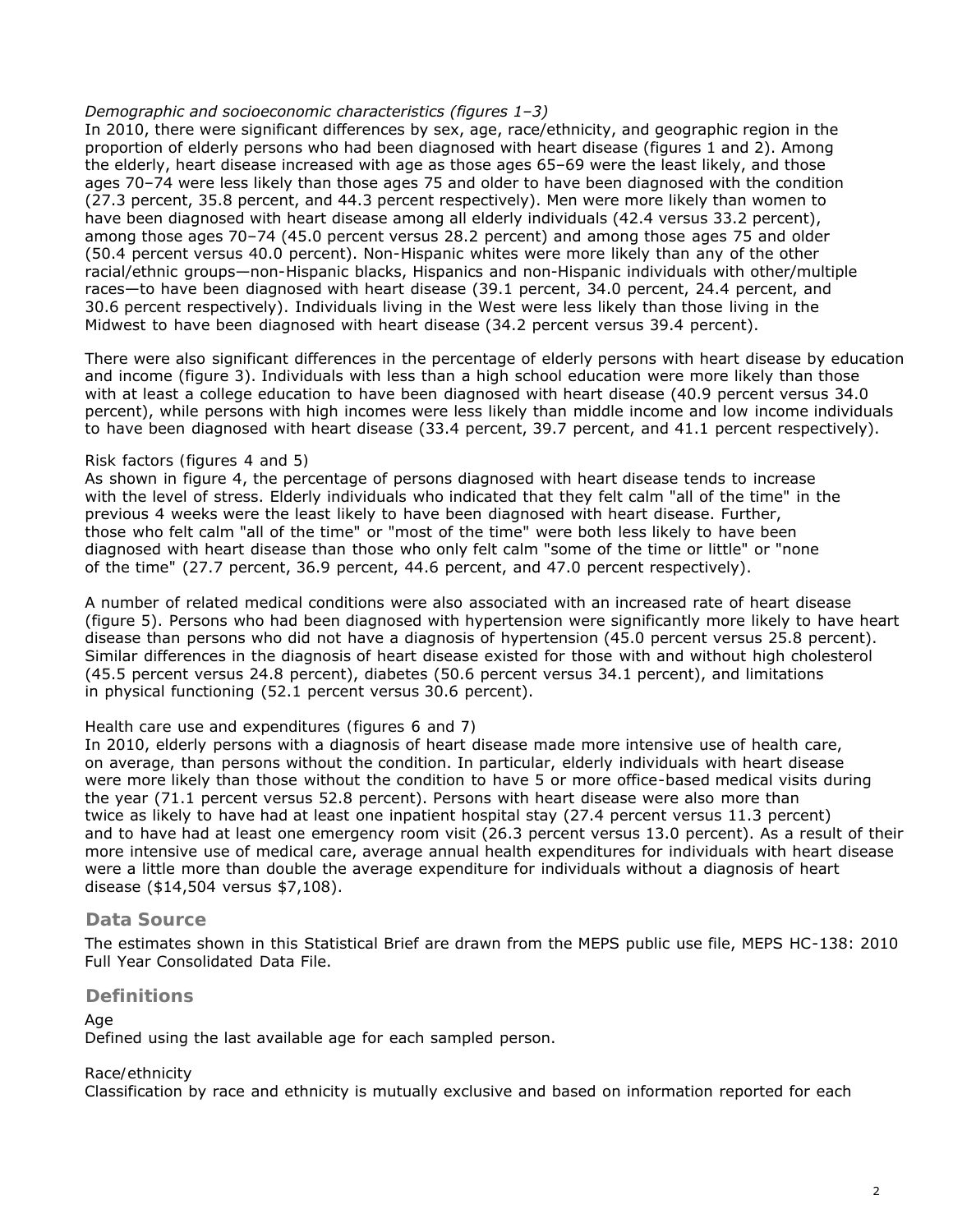family member. Respondents were asked if each family member's race was best described as white, black, Asian, American Indian, Alaska Native, native Hawaiian, Pacific Islander, or multiple races. All persons whose main national origin or ancestry was reported as Hispanic, regardless of racial background, are classified as Hispanic. All non-Hispanic persons whose race was reported as Asian, American Indian, Alaska native, native Hawaiian, or multiple races are classified in the "other" race category. For this analysis, the following classification by race and ethnicity was used: Hispanic (of any race), non-Hispanic black, non-Hispanic white, and non-Hispanic other/multiple races.

## *Census region*

Each MEPS sampled person was classified as living in one of the following four regions as defined by the U.S. Census Bureau:

- *Northeast*: Maine, New Hampshire, Vermont, Massachusetts, Rhode Island, Connecticut, New York, New Jersey, and Pennsylvania
- *Midwest*: Ohio, Indiana, Illinois, Michigan, Wisconsin, Minnesota, Iowa, Missouri, South Dakota, North Dakota, Nebraska, and Kansas
- *South*: Delaware, Maryland, District of Columbia, Virginia, West Virginia, North Carolina, South Carolina, Georgia, Florida, Kentucky, Tennessee, Alabama, Mississippi, Arkansas, Louisiana, Oklahoma, and Texas
- *West*: Montana, Idaho, Wyoming, Colorado, New Mexico, Arizona, Utah, Nevada, Washington, Oregon, California, Alaska, and Hawaii

#### *Education*

Education is measured as the highest level of education each individual has attained. We use the following three education categories:

- *Less than high school*: No HS diploma, GED, or equivalent.
- *High school graduate*: HS diploma, GED or equivalent, or other degree.
- *College graduate*: Bachelor's, Master's, or Doctorate.

#### *Income*

Each person in the survey sample was classified according to the total yearly income of his or her family. Within a household, all individuals related by blood, marriage, or adoption were considered to be a family. Personal income from all family members was summed to create family income. Poverty status is the ratio of family income to the federal poverty thresholds, which control for family size and age of the head of family. Categories are defined as follows:

- *Poor/near poor income*: People in families with income of 125 percent of the Federal poverty line or less, including those who reported negative income.
- *Low income*: People in families with income from over 125 percent through 200 percent of the Federal poverty line.
- *Middle income*: People in families with income from over 200 percent through 400 percent of the Federal poverty line.
- *High income*: People in families with income over 400 percent of the Federal poverty line.

#### *Stress*

The following question from the Self-Administered Questionnaire was used as a measure for stress: "How much of the time during the past 4 weeks have you felt calm and peaceful? All of the time, most of the time, some of the time, a little of the time, or none of the time?"

#### *Heart disease*

Persons who were ever told by a doctor or other health professional that they had coronary heart disease, angina, heart attack (or myocardial infarction), or other unspecified heart disease were classified as having heart disease.

#### *Diabetes*

Persons who were ever told by a doctor or other health professional that they had diabetes or sugar diabetes were classified as having diabetes.

#### *High cholesterol*

Persons who were ever told by a doctor or other health professional that they had high cholesterol were classified as having high cholesterol.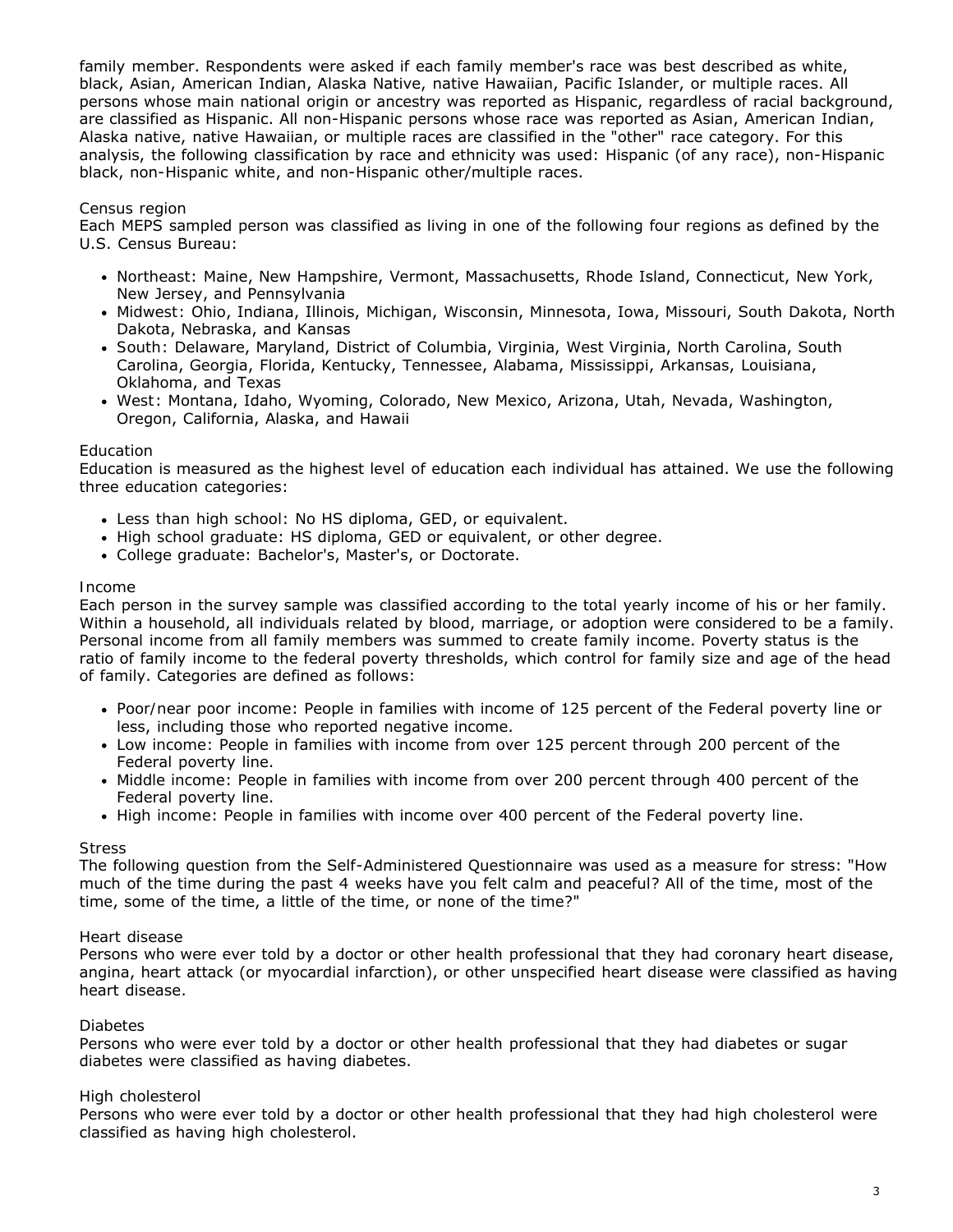## *Hypertension*

Persons who were told by a doctor or other health professional, on two or more different visits, that they had hypertension, or high blood pressure, were classified as having hypertension.

## *Functional limitation*

Persons who had difficulties walking, climbing stairs, grasping objects, reaching overhead, lifting, bending or stooping, or standing for long periods of time were classified as having a functional limitation.

# **About MEPS-HC**

The Medical Expenditure Panel Survey (MEPS) collects nationally representative data on health care use, expenditures, sources of payment, and insurance coverage for the U.S. civilian noninstitutionalized population. MEPS is cosponsored by the Agency for Healthcare Research and Quality (AHRQ) and the National Center for Health Statistics (NCHS). More information about MEPS can be found on the MEPS Web site at http://www.meps.ahrg.gov/.

## **References**

For a detailed description of the MEPS-HC survey design, sample design, and methods used to minimize sources of nonsampling error, see the following publications:

Cohen, J. *Design and Methods of the Medical Expenditure Panel Survey Household Component*. MEPS Methodology Report No. 1. AHCPR Pub. No. 97-0026. Rockville, MD: Agency for Health Care Policy and Research, 1997. [http://www.meps.ahrq.gov/mepsweb/data\\_files/publications/mr1/mr1.pdf](http://www.meps.ahrq.gov/mepsweb/data_files/publications/mr1/mr1.pdf)

Cohen, S. *Sample Design of the 1996 Medical Expenditure Panel Survey Household Component*. MEPS Methodology Report No. 2. AHCPR Pub. No. 97-0027. Rockville, MD: Agency for Health Care Policy and Research, 1997. [http://www.meps.ahrq.gov/mepsweb/data\\_files/publications/mr2/mr2.pdf](http://www.meps.ahrq.gov/mepsweb/data_files/publications/mr2/mr2.pdf)

Cohen, S. Design Strategies and Innovations in the Medical Expenditure Panel Survey. *Medical Care*, July 2003: 41(7) Supplement: III-5–III-12.

Ezzati-Rice, T. M., Rohde, F., Greenblatt, J. *Sample Design of the Medical Expenditure Panel Survey Household Component, 1998–2007*. Methodology Report No. 22. March 2008. Agency for Healthcare Research and Quality, Rockville, MD.

[http://www.meps.ahrq.gov/mepsweb/data\\_files/publications/mr22/mr22.pdf](http://www.meps.ahrq.gov/mepsweb/data_files/publications/mr22/mr22.pdf)

# **Suggested Citation**

Carroll, W. and Miller, G. E. *Heart Disease among Elderly Americans: Estimates for the U.S. Civilian Noninstitutionalized Population, 2010*. Statistical Brief #409. June 2013. Agency for Healthcare Research and Quality, Rockville, MD. [http://www.meps.ahrq.gov/mepsweb/data\\_files/publications/st409/stat409.pdf](http://www.meps.ahrq.gov/mepsweb/data_files/publications/st409/stat409.pdf)

\* \* \*

AHRQ welcomes questions and comments from readers of this publication who are interested in obtaining more information about access, cost, use, financing, and quality of health care in the United States. We also invite you to tell us how you are using this Statistical Brief and other MEPS data and tools and to share suggestions on how MEPS products might be enhanced to further meet your needs. Please email us at [MEPSProjectDirector@ahrq.hhs.gov](mailto:MEPSProjectDirector@ahrq.hhs.gov) or send a letter to the address below:

Steven B. Cohen, PhD, Director Center for Financing, Access, and Cost Trends Agency for Healthcare Research and Quality 540 Gaither Road Rockville, MD 20850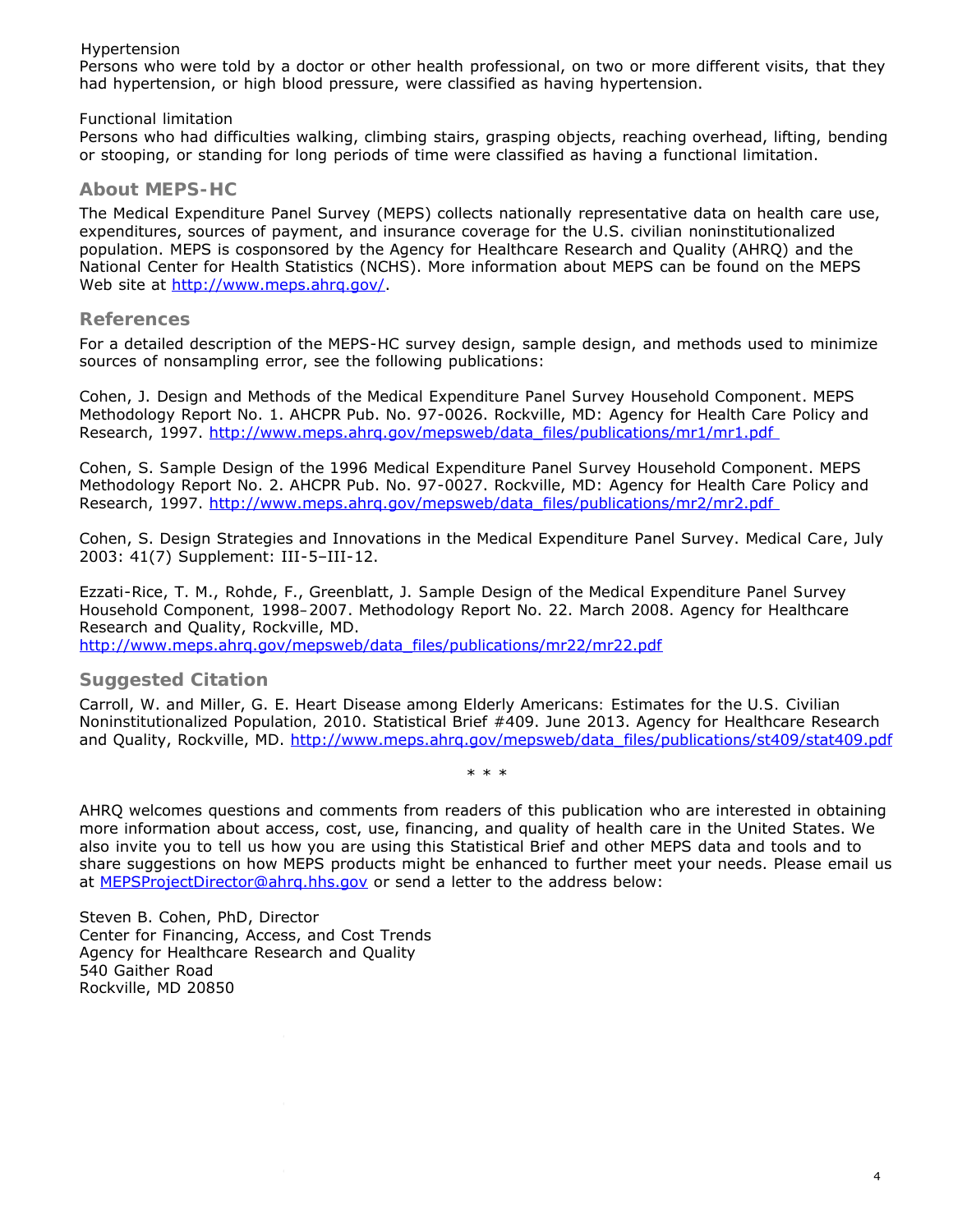



Statistical Brief #409: Heart Disease among Elderly Americans: Estimates for the U.S. Civilian Noninstitutionalized Population, 2010 5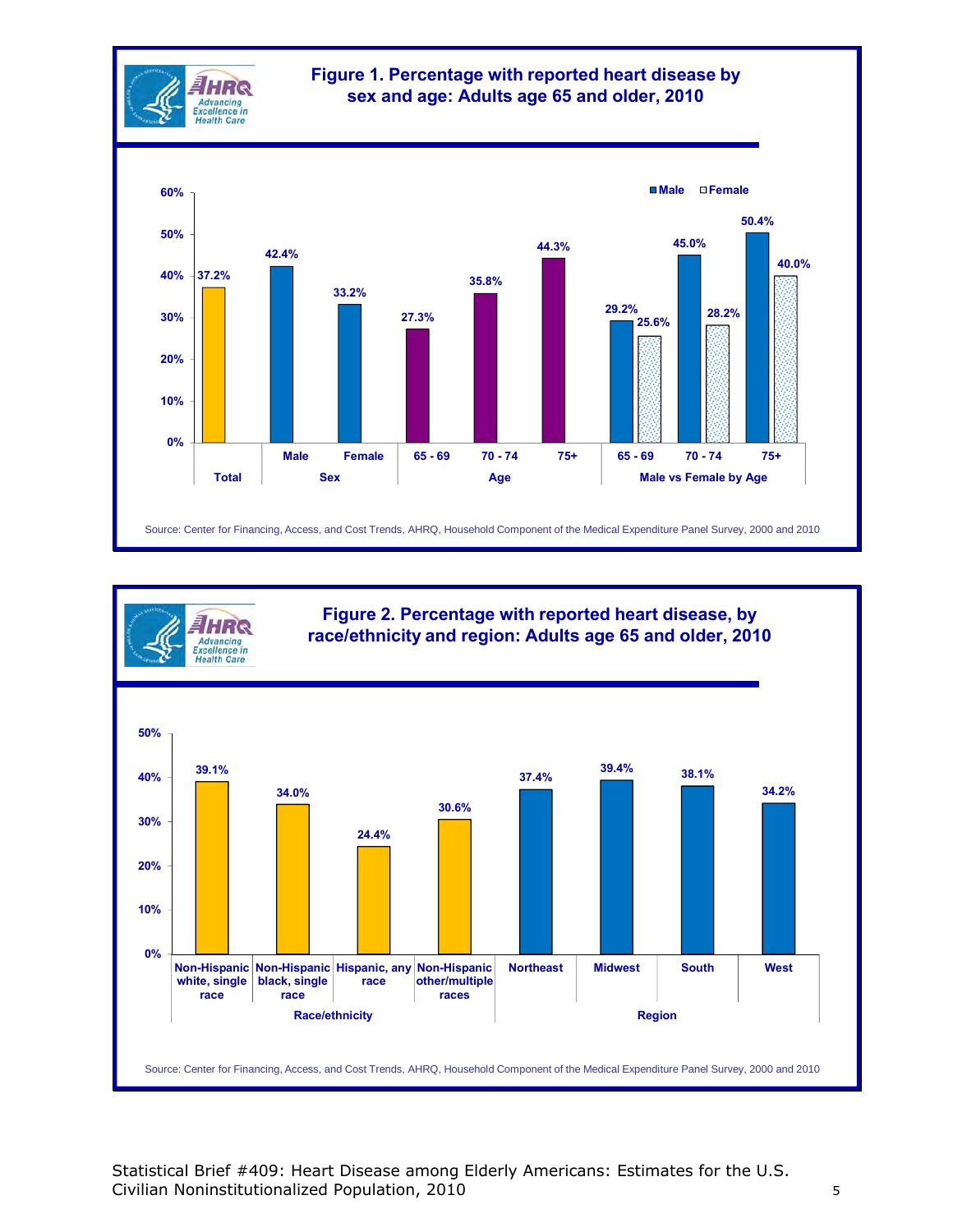



Statistical Brief #409: Heart Disease among Elderly Americans: Estimates for the U.S. Civilian Noninstitutionalized Population, 2010 6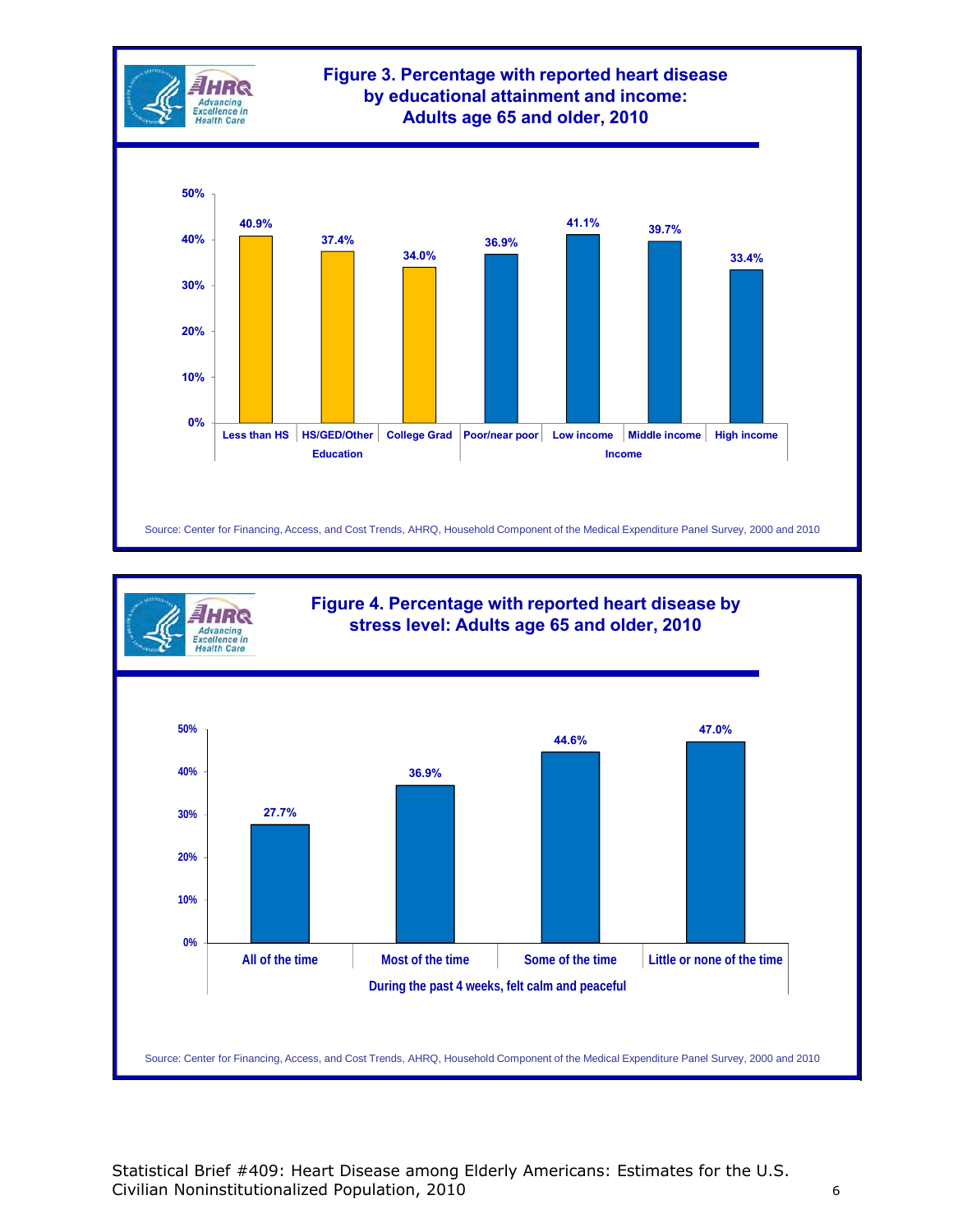



Statistical Brief #409: Heart Disease among Elderly Americans: Estimates for the U.S. Civilian Noninstitutionalized Population, 2010 7